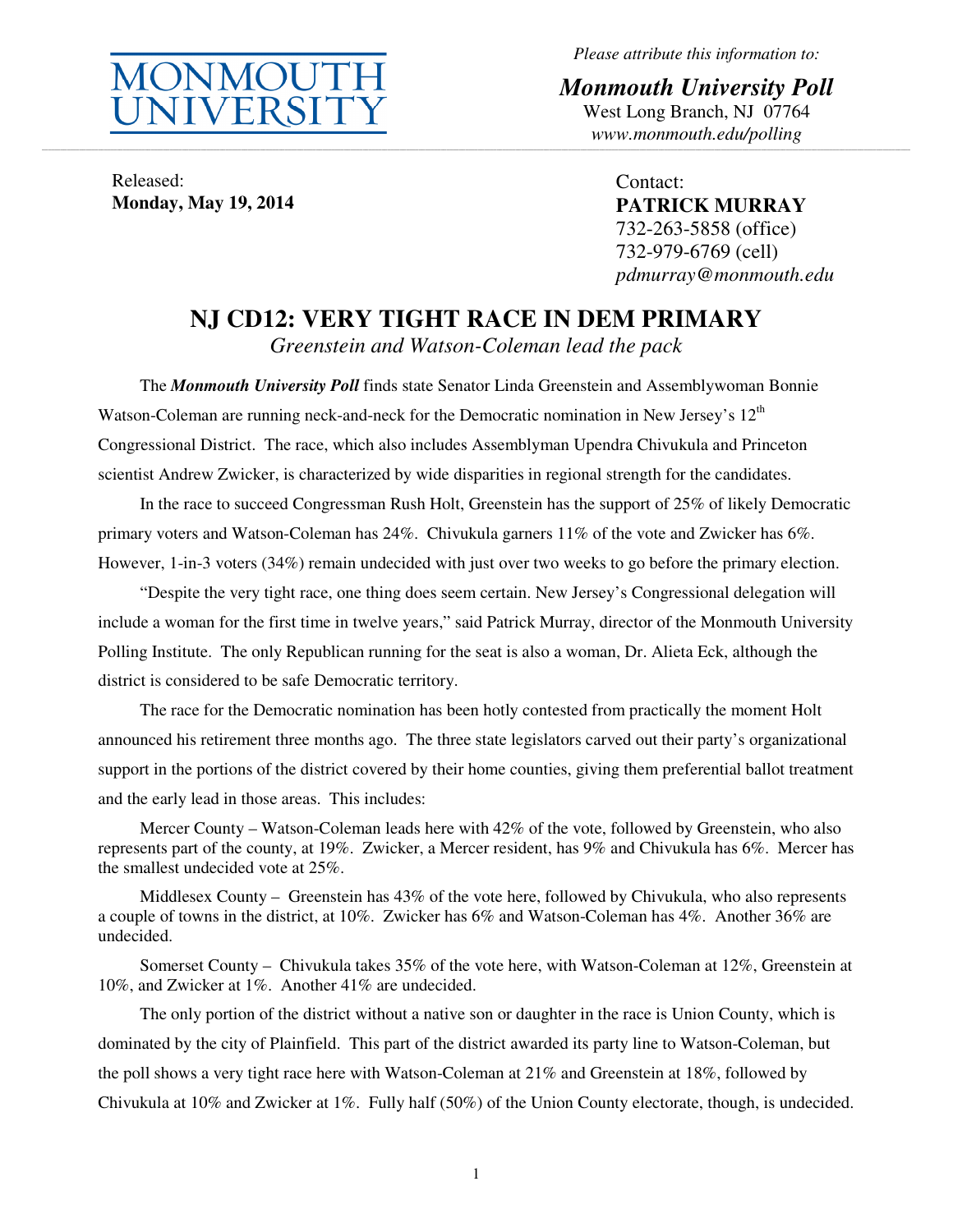Pollster Murray commented, "Union County may be the lynchpin in this race. There is a hotly contested municipal election in Plainfield that should spur turnout. While both factions in the local contest have thrown their support to Watson-Coleman, a council slate of candidates supported by the Plainfield mayor appear in a separate column and Chivukula heads a column of off-the-line countywide candidates engaged in a battle with Elizabeth power-broker Sen. Ray Lesniak. Watson-Coleman's ballot position should help her win over most of the undecided vote, but this may be undercut by the local elections' cross-currents." *[\* Note: an earlier version of this release erroneously stated that the council candidates supported by Mayor Adrian Mapp were bracketed in Chivukula's column.]*

The poll also found that Watson-Coleman has solid support among African-American voters (46%) while Greenstein leads among white Democrats (33%) in the district. There are no significant gender differences in the primary vote.

Greenstein and Watson-Coleman garner similar personal ratings from District 12 Democrats. Greenstein holds a 40% favorable to 6% unfavorable rating and Watson-Coleman has a 37% favorable to 5% unfavorable rating. Just over half of likely Democratic voters have no opinion of either candidate – 54% for Greenstein and 57% for Watson-Coleman. Chivukula receives a 25% favorable to 3% unfavorable rating, with 72% having no opinion. Zwicker receives a 14% favorable to 4% unfavorable rating, with 82% having no opinion.

Voter commitment may also come into play. Among those who have selected a candidate, fully 79% of Watson-Coleman voters say they will not change their minds before primary day compared to 60% of Greenstein voters who are similarly committed to their candidate. Two-thirds (67%) of Chivukula voters say they won't change their minds about their choice and 59% of Zwicker voters are similarly committed to their candidate.

Rep. Rush Holt is very popular among his fellow Democrats in the district – 54% strongly approve of his job performance and 32% somewhat approve, while only 7% disapprove – and his endorsement could carry some weight among less committed voters. More than 4-in-10 (42%) likely primary voters say that they would be more likely to vote for a candidate who is endorsed by Holt.

Among undecided voters, about 1-in-4 specifically say that Holt's endorsement would make them more likely to vote for any of the four candidates – including Watson-Coleman (28%), Greenstein (27%), Chivukula (26%) and Zwicker (26%). Among those who have initially chosen or are leaning toward a candidate, 23% of voters who are currently supporting a candidate other than Watson-Coleman say a Holt endorsement would make them more likely to change their vote to support her and a similar 24% of non-Greenstein voters say that a Holt endorsement would make them more likely to vote for her. About 1-in-5 (21%) non-Chivukula voters would consider voting for him if he garnered Holt's endorsement and 16% of non-Zwicker voters say the same for a Holt endorsement of Zwicker.

2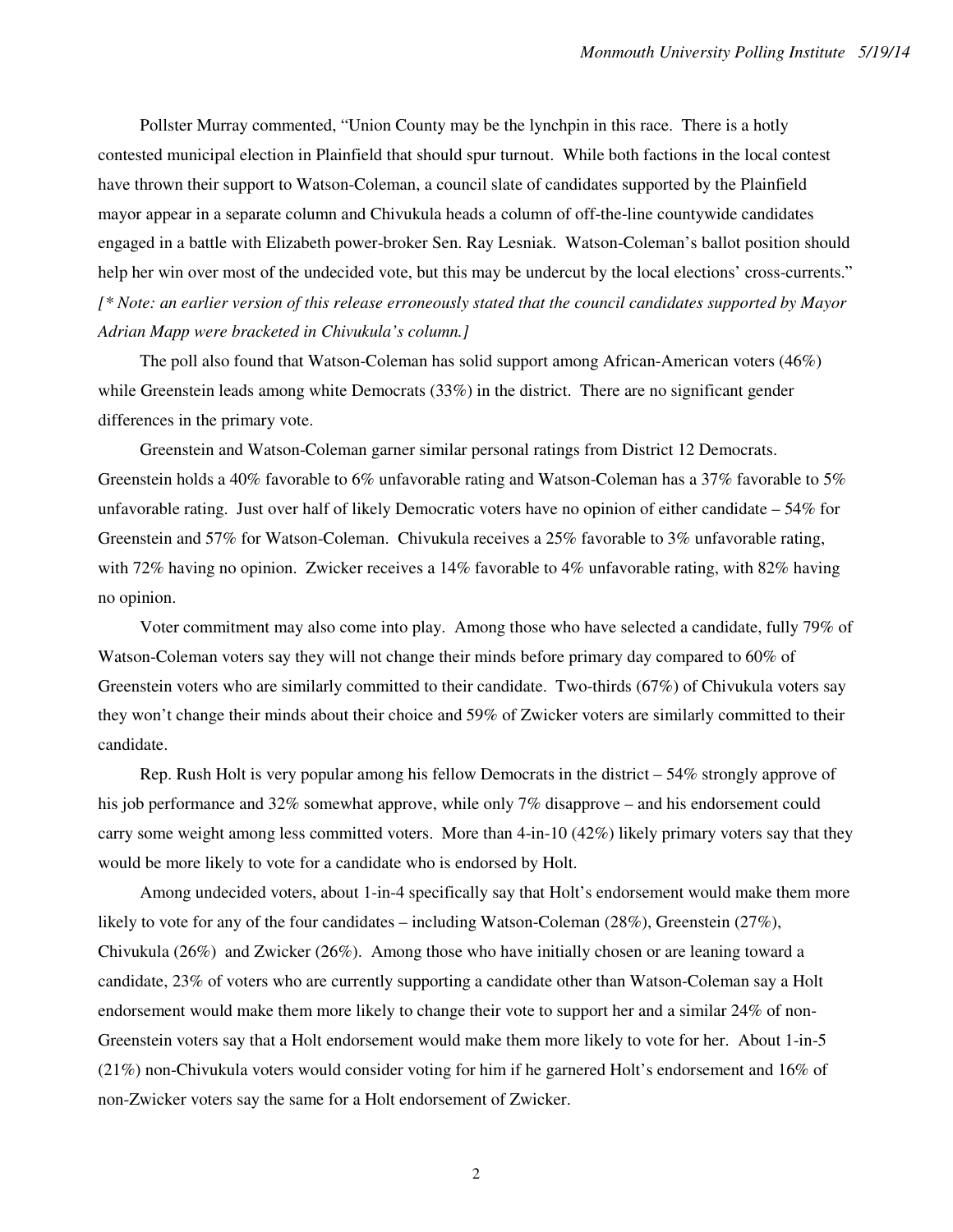Poll director Murray observed, "Watson-Coleman has the strongest base support going into the final two weeks of this campaign and has virtually locked up Mercer County, which is the biggest prize in this four-county district. Greenstein's success will hinge on being able to turn out less enthusiastic voters, particularly in her home county of Middlesex where she already has a formidable lead. The wild card in this race is Union County. The voters there are largely uncommitted and are less familiar with any of the candidates. The extent to which local backers, especially in Plainfield, get out the vote for Watson-Coleman could be the key to victory."

The *Monmouth University Poll* was conducted by telephone from May 15 to 18, 2014 with 504 registered Democrats likely to vote in New Jersey's 12<sup>th</sup> Congressional District primary in June. This sample has a margin of error of  $\pm$  4.4 percent. The poll was conducted by the Monmouth University Polling Institute.

# **DATA TABLES**

The questions referred to in this release are as follows: (\* Some columns may not add to 100% due to rounding.)

1. If the election for the Democratic nomination for U.S. Congress was today, would you vote for Andrew Zwicker, Linda Greenstein, Upendra Chivukula, or Bonnie Watson-Coleman? [IF UNDECIDED: At this moment, do you lean toward Andrew Zwicker, Linda Greenstein, Upendra Chivukula, or Bonnie Watson-Coleman?] [NAMES WERE ROTATED BASED ON COUNTY OF REGISTRATION]

|                    | LIKELY               |     | COUNTY         |               |       |       | AGE   |       |      | GENDER |       | RACE         |       |
|--------------------|----------------------|-----|----------------|---------------|-------|-------|-------|-------|------|--------|-------|--------------|-------|
|                    | <b>VOTERS</b> Mercer |     | Middle-<br>sex | Somer-<br>set | Union | 18-49 | 50-64 | $65+$ | Male | Female | White | <b>Black</b> | Other |
| Zwicker            | 6%                   | 9%  | 6%             | $1\%$         | 1%    | 4%    | 6%    | 7%    | 5%   | 6%     | 7%    | 2%           | 11%   |
| Greenstein         | 25%                  | 19% | 43%            | 10%           | 18%   | 19%   | 25%   | 30%   | 23%  | 27%    | 33%   | 10%          | 15%   |
| Chivukula          | 11%                  | 6%  | 10%            | 35%           | 10%   | 11%   | 14%   | 9%    | 13%  | 10%    | 14%   | 7%           | 10%   |
| Watson-<br>Coleman | 24%                  | 42% | 4%             | 12%           | 21%   | 23%   | 23%   | 24%   | 24%  | 23%    | 16%   | 46%          | 16%   |
| Undecided          | 34%                  | 25% | 36%            | 41%           | 50%   | 43%   | 31%   | 30%   | 35%  | 33%    | 31%   | 35%          | 48%   |

#### [QUESTIONS 2 THROUGH 5 WERE ROTATED]

2. Is your general opinion of Andrew Zwicker favorable or unfavorable, or do you have no opinion of him?

|             | <b>LIKELY</b>               |       | COUNTY |                       |       |       | AGE   |       |      | <b>GENDER</b> |     | RACE  |     |               |                 | <b>VOTE INTENT</b> |                    |                |
|-------------|-----------------------------|-------|--------|-----------------------|-------|-------|-------|-------|------|---------------|-----|-------|-----|---------------|-----------------|--------------------|--------------------|----------------|
|             | <b>VOTERS</b> Mercer<br>14% |       | sex    | Middle- Somer-<br>set | Union | 18-49 | 50-64 | $65+$ | Male | Female White  |     | Black |     | Other Zwicker | Green-<br>stein | Chiv-<br>ukula     | Watson-<br>Coleman | Unde-<br>cided |
| Favorable   |                             | $7\%$ | $12\%$ | 10%                   | 12%   | 13%   | 16%   | 13%   | 13%  | 15%           | 15% | 8%    | 21% | 97%           | 8%              | $1\%$              | 11%                | 10%            |
| Unfavorable | 4%                          | 3%    | 4%     | 7%                    | 1%    | 7%    | 4%    | 2%    | 6%   | 2%            | 4%  | 3%    | 9%  | $0\%$         | 3%              | 6%                 | 2%                 | 5%             |
| No opinion  | 82%                         | 80%   | 83%    | 83%                   | 86%   | 79%   | 80%   | 85%   | 81%  | 83%           | 81% | 89%   | 71% | 3%            | 89%             | 84%                | 87%                | 85%            |

3. Is your general opinion of Linda Greenstein favorable or unfavorable, or do you have no opinion of her?

|             | LIKELY               |     |     | COUNTY                |       |       | AGE   |       |      | GENDER       |     | RACE  |     |               |                 | <b>VOTE INTENT</b> |                    |                |
|-------------|----------------------|-----|-----|-----------------------|-------|-------|-------|-------|------|--------------|-----|-------|-----|---------------|-----------------|--------------------|--------------------|----------------|
|             | <b>VOTERS</b> Mercer |     | sex | Middle- Somer-<br>set | Union | 18-49 | 50-64 | $65+$ | Male | Female White |     | Black |     | Other Zwicker | Green-<br>stein | Chiv-<br>ukula     | Watson-<br>Coleman | Unde-<br>cided |
| Favorable   | 40%                  | 40% | 54% | 19%                   | 28%   | 41%   | 41%   | 41%   | 37%  | 42%          | 47% | 24%   | 36% | 35%           | 95%             | 19%                | 29%                | 22%            |
| Unfavorable | 6%                   | 8%  | 3%  | 3%                    | 8%    | 10%   | 6%    | 4%    | 7%   | 5%           | 8%  | 2%    | 9%  | $11\%$        | $0\%$           | 14%                | 7%                 | 6%             |
| No opinion  | 54%                  | 52% | 43% | 78%                   | 64%   | 49%   | 53%   | 56%   | 56%  | 53%          | 45% | 73%   | 55% | 54%           | 5%              | 67%                | 64%                | 72%            |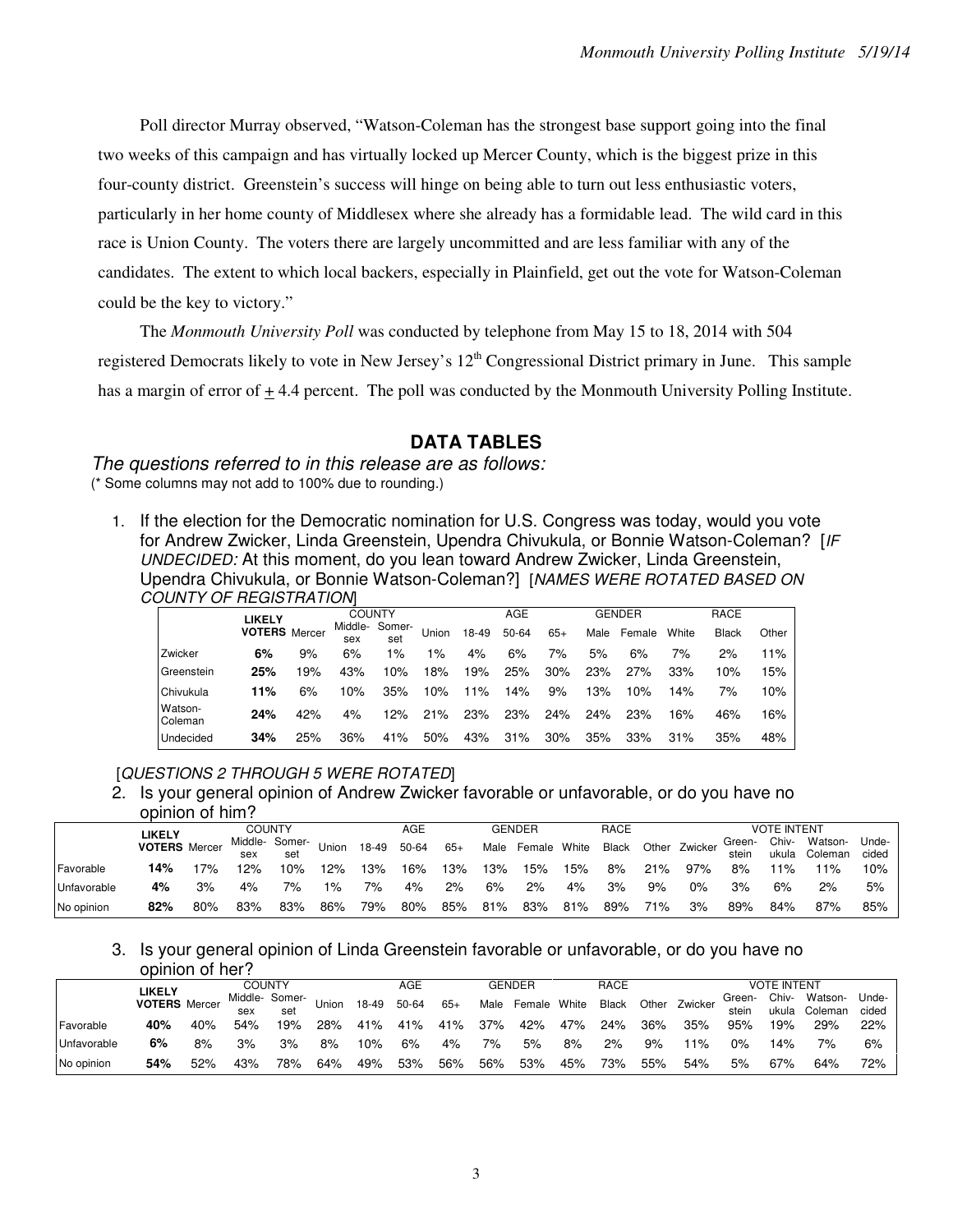## 4. Is your general opinion of Upendra Chivukula favorable or unfavorable, or do you have no opinion of him?

|             | <b>LIKELY</b>        |        | COUNTY |                       |       |        | AGE   |       |      | GENDER       |     | RACE         |     |               |                 | <b>VOTE INTENT</b> |                    |                |
|-------------|----------------------|--------|--------|-----------------------|-------|--------|-------|-------|------|--------------|-----|--------------|-----|---------------|-----------------|--------------------|--------------------|----------------|
|             | <b>VOTERS</b> Mercer |        | sex    | Middle- Somer-<br>set | Union | 18-49  | 50-64 | $65+$ | Male | Female White |     | <b>Black</b> |     | Other Zwicker | Green-<br>stein | Chiv-<br>ukula     | Watson-<br>Coleman | Unde-<br>cided |
| Favorable   | 25%                  | $24\%$ | 23%    | 46%                   | 20%   | $24\%$ | 34%   | 20%   | 24%  | 26%          | 29% | 17%          | 27% | $34\%$        | 19%             | 94%                | 17%                | 17%            |
| Unfavorable | 3%                   | $1\%$  | 4%     | 3%                    | 4%    | $1\%$  | 3%    | 4%    | 3%   | $2\%$        | 3%  | 3%           | 0%  | በ%            | 6%              | 0%                 | 3%                 | $1\%$          |
| No opinion  | 72%                  | 75%    | 74%    | 51%                   | 77%   | 74%    | 64%   | 77%   | 73%  | 71%          | 68% | 80%          | 73% | 66%           | 74%             | 6%                 | 81%                | 82%            |

## 5. Is your general opinion of Bonnie Watson-Coleman favorable or unfavorable, or do you have no opinion of her?

|             | <b>LIKELY</b>        |     |       | <b>COUNTY</b>  |              |       | AGE   |       |      | GENDER       |     | RACE         |       |               |        | <b>VOTE INTENT</b> |               |       |
|-------------|----------------------|-----|-------|----------------|--------------|-------|-------|-------|------|--------------|-----|--------------|-------|---------------|--------|--------------------|---------------|-------|
|             | <b>VOTERS</b> Mercer |     |       | Middle- Somer- | <b>Union</b> | 18-49 | 50-64 | $65+$ | Male | Female White |     | <b>Black</b> |       | Other Zwicker | Green- | Chiv-              | Watson-       | Unde- |
|             |                      |     | sex   | set            |              |       |       |       |      |              |     |              |       |               | stein  |                    | ukula Coleman | cided |
| Favorable   | 37%                  | 60% | 16%   | 22%            | $32\%$       | 37%   | 40%   | 36%   |      | 38% 37%      | 31% | 55%          | 32%   | 31%           | 28%    | 21%                | 94%           | 17%   |
| Unfavorable | 5%                   | 9%  | $1\%$ | 4%             | 6%           | 5%    | 7%    | 4%    | 7%   | 4%           | 8%  | $1\%$        | $2\%$ | 16%           | 6%     | 17%                | 0%            | 4%    |
| No opinion  | 57%                  | 32% | 83%   | 74%            | 62%          | 58%   | 52%   | 61%   | 56%  | 58%          | 61% | 44%          | 66%   | 53%           | 66%    | 62%                | 6%            | 79%   |

#### 6. As you may know, Congressman Rush Holt is retiring this year. Do you approve or disapprove of the job he has done in Congress? [PROBE: Is that strongly or somewhat (approve/disapprove)?]

|                            |                      |     | $\frac{1}{2}$ |                      |       |       |            |       |      |               |       |       |       |         |                 |                    |                    |                |
|----------------------------|----------------------|-----|---------------|----------------------|-------|-------|------------|-------|------|---------------|-------|-------|-------|---------|-----------------|--------------------|--------------------|----------------|
|                            | <b>LIKELY</b>        |     | <b>COUNTY</b> |                      |       |       | <b>AGE</b> |       |      | <b>GENDER</b> |       | RACE  |       |         |                 | <b>VOTE INTENT</b> |                    |                |
|                            | <b>VOTERS</b> Mercer |     | sex           | Middle-Somer-<br>set | Union | 18-49 | 50-64      | $65+$ | Male | Female        | White | Black | Other | Zwicker | Green-<br>stein | Chiv-<br>ukula     | Watson-<br>Coleman | Unde-<br>cided |
| Strongly<br>approve        | 54%                  | 67% | 51%           | 48%                  | 27%   | 44%   | 56%        | 59%   | 54%  | 54%           | 60%   | 34%   | 56%   | 62%     | 63%             | 68%                | 62%                | 40%            |
| <b>Somewhat</b><br>approve | 32%                  | 21% | 36%           | 32%                  | 53%   | 36%   | 30%        | 30%   | 35%  | 29%           | 30%   | 40%   | 33%   | 29%     | 29%             | 26%                | 27%                | 37%            |
| Somewhat<br>disapprove     | 5%                   | 4%  | 5%            | 9%                   | 3%    | 8%    | 4%         | 4%    | 5%   | 5%            | 5%    | 5%    | $1\%$ | 5%      | 4%              | 6%                 | 4%                 | 5%             |
| Strongly<br>disapprove     | 2%                   | 2%  | $1\%$         | 2%                   | $1\%$ | 2%    | 2%         | $1\%$ | 2%   | 2%            | $1\%$ | 4%    | $1\%$ | 4%      | $1\%$           | 0%                 | $0\%$              | 3%             |
| (VOL) Don't<br>know        | 8%                   | 6%  | 6%            | 8%                   | 17%   | 0%ا   | 7%         | 6%    | 5%   | 10%           | 4%    | 17%   | 9%    | 0%      | 3%              | $0\%$              | 6%                 | 14%            |

## 7. How important is it to you that the next Representative for your district carry on Rush Holt's legacy – very important, somewhat important, not too important, or not at all important?

|                         | - 7 - - -            |     |     |                |       |       |       |       |      |               |       |              |       |         |        |                    |         |       |
|-------------------------|----------------------|-----|-----|----------------|-------|-------|-------|-------|------|---------------|-------|--------------|-------|---------|--------|--------------------|---------|-------|
|                         | <b>LIKELY</b>        |     |     | <b>COUNTY</b>  |       |       | AGE   |       |      | <b>GENDER</b> |       | <b>RACE</b>  |       |         |        | <b>VOTE INTENT</b> |         |       |
|                         | <b>VOTERS</b> Mercer |     |     | Middle- Somer- | Union | 18-49 | 50-64 | $65+$ | Male | Female        | White | <b>Black</b> | Other | Zwicker | Green- | Chiv-              | Watson- | Unde- |
|                         |                      |     | sex | set            |       |       |       |       |      |               |       |              |       |         | stein  | ukula              | Coleman | cided |
| Very important          | 49%                  | 56% | 47% | 48%            | 35%   | 46%   | 49%   | 53%   | 43%  | 53%           | 56%   | 33%          | 54%   | 64%     | 57%    | 70%                | 51%     | 37%   |
| Somewhat<br>important   | 29%                  | 26% | 33% | 31%            | 23%   | 32%   | 27%   | 28%   | 33%  | 25%           | 27%   | 33%          | 24%   | 27%     | 27%    | 19%                | 29%     | 31%   |
| Not too<br>important    | 8%                   | 5%  | 8%  | 9%             | 15%   | 8%    | 10%   | 6%    | 9%   | 7%            | 7%    | 12%          | 8%    | 0%      | 6%     | 5%                 | 10%     | 9%    |
| Not at all<br>important | 9%                   | 8%  | 7%  | 8%             | 15%   | 9%    | 11%   | 7%    | ' 1% | 7%            | 7%    | 13%          | 7%    | 6%      | 9%     | 6%                 | 9%      | 10%   |
| (VOL) Don't<br>know     | 6%                   | 4%  | 5%  | 4%             | 13%   | 6%    | 3%    | 7%    | 4%   | 7%            | 3%    | 9%           | 9%    | 3%      | 0%     | $0\%$              | 2%      | 12%   |

#### 8. If Rush Holt endorsed one of the candidates, would you be more likely or less likely to vote for that candidate, or would it have no impact on your vote?

|                     | LIKELY               |     |         | COUNTY |       |       | AGE   |       |      | <b>GENDER</b> |       | RACE         |     |               |        | <b>VOTE INTENT</b> |         |       |
|---------------------|----------------------|-----|---------|--------|-------|-------|-------|-------|------|---------------|-------|--------------|-----|---------------|--------|--------------------|---------|-------|
|                     | <b>VOTERS</b> Mercer |     | Middle- | Somer- | Union | 18-49 | 50-64 | $65+$ | Male | Female        | White | <b>Black</b> |     | Other Zwicker | Green- | Chiv-              | Watson- | Unde- |
|                     |                      |     | sex     | set    |       |       |       |       |      |               |       |              |     |               | stein  | ukula              | Coleman | cided |
| More likely         | 42%                  | 47% | 41%     | 38%    | 28%   | 43%   | 43%   | 42%   | 45%  | 40%           | 49%   | 26%          | 33% | 59%           | 47%    | 50%                | 34%     | 39%   |
| Less likely         | 4%                   | 5%  | 3%      | 8%     | $1\%$ | 10%   | 2%    | 3%    | 5%   | 4%            | 5%    | 4%           | 5%  | 0%            | 4%     | 6%                 | 0%      | 6%    |
| No impact           | 48%                  | 40% | 49%     | 48%    | 67%   | 44%   | 49%   | 48%   | 48%  | 48%           | 42%   | 63%          | 55% | 34%           | 46%    | 41%                | 59%     | 46%   |
| (VOL)<br>Depends    | 4%                   | 5%  | 4%      | 1%     | ه ۱   | 0%    | 5%    | 4%    | 0%   | 6%            | 3%    | 6%           | 2%  | 0%            | 2%     | 2%                 | 4%      | 4%    |
| (VOL) Don't<br>know | 3%                   | 2%  | 3%      | 4%     | 3%    | 3%    | $1\%$ | 3%    | 2%   | 3%            | 2%    | 2%           | 6%  | 7%            | 1%     | $1\%$              | 2%      | 5%    |